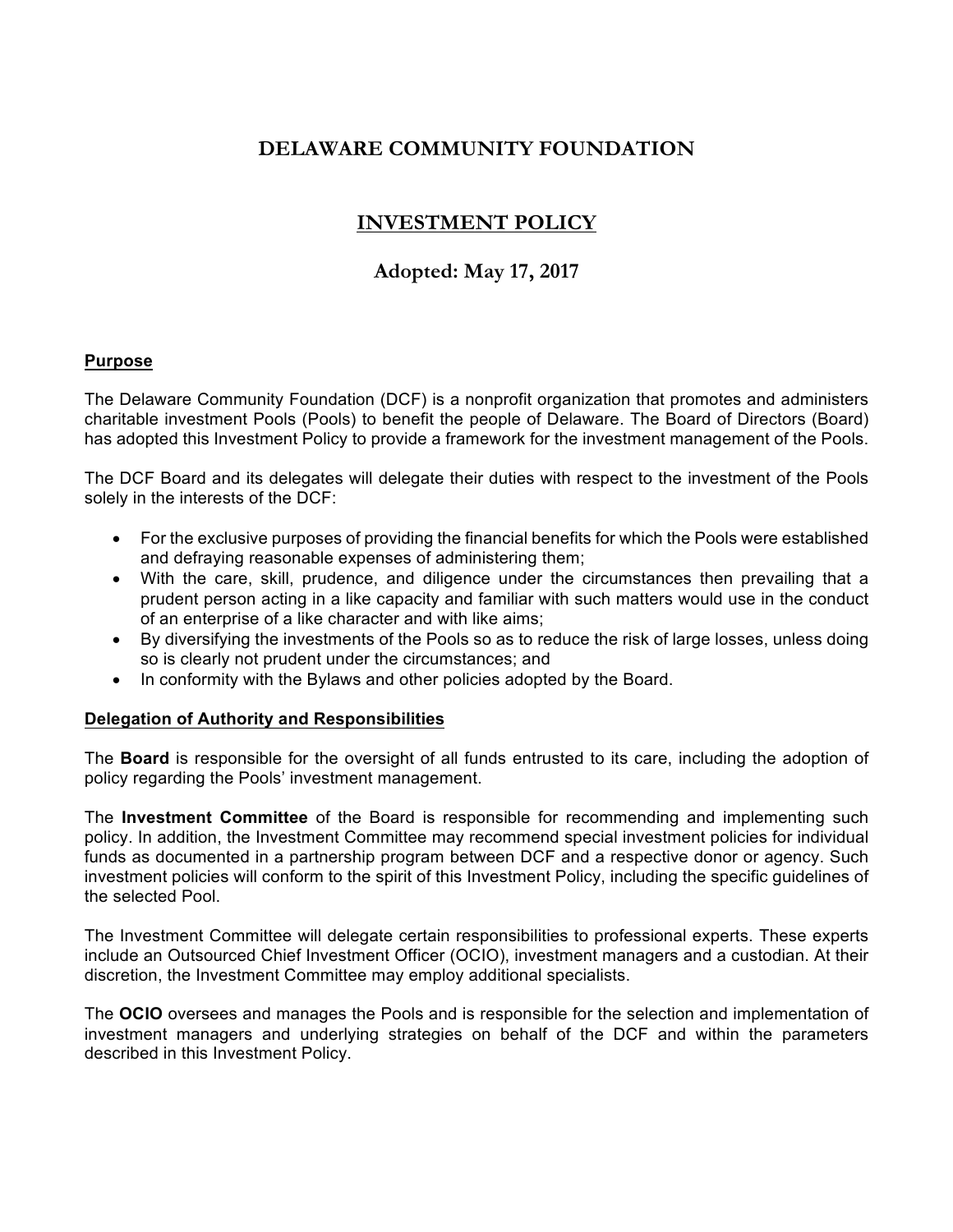**Investment Managers** have discretion to purchase, sell, or hold securities as appropriate to meet the Pools' investment objectives. The Investment Committee will not exercise any control over investment decisions beyond the responsibilities described in this Investment Policy.

The OCIO provides services including but not limited to:

- Preparing quarterly reports for each Pool that includes asset allocation, performance, underlying asset class, fund and strategy returns, benchmarks and peer universes. Additional portfolio attribution will be provided as requested by the Investment Committee;
- Performing a quarterly review of the compliance of investment managers and the total Pools with this Investment Policy;
- Conducting manager evaluations and searches;
- Providing advice on matters such as market conditions, strategic and tactical asset allocation, investment policy and operations.

The **Custodian** will maintain possession of securities owned by the Pools, collect dividend and interest payments, and redeem maturing securities, and effect receipt and delivery following purchases and sales. The custodian may also perform regular accounting of all assets owned, purchased, or sold, as well as movement of assets into and out of the Pools' accounts.

**Additional Specialists** such as attorneys, auditors, actuaries, bankers, consultants or others may be employed by the Investment Committee to assist in meeting its responsibilities under this Investment Policy.

All **Contracts and Agreements** with parties other than DCF will be subject to this Investment Policy, which will be given to those parties.

#### **Investment Return Objectives**

DCF may employ multiple Pools on behalf of its donors and beneficiaries. The specific Pools will be documented in the **Appendix** and will define each Pool's objective, asset allocation and policy range, and investment strategy.

A long-term investment objective of the combined Pools is to achieve a total rate of return, net of fees and inflation, which provides for a sustainable spending rate established separately by the Board.

The intermediate term (i.e. five years) and longer term (i.e. ten years) investment objective of the combined Pools is to outperform a broad, policy index and median return of an appropriate peer universe. The benchmarks and asset classes for each Pool are defined in the **Appendix**.

#### **Asset Allocation**

The Investment Committee will direct the diversified investment of the Pools among multiple asset classes in order to achieve a balance of return and risk. Periodically, the Investment Committee will establish the strategic asset allocation of all Pools expressed as percentage weights of the asset classes or asset subclasses within them.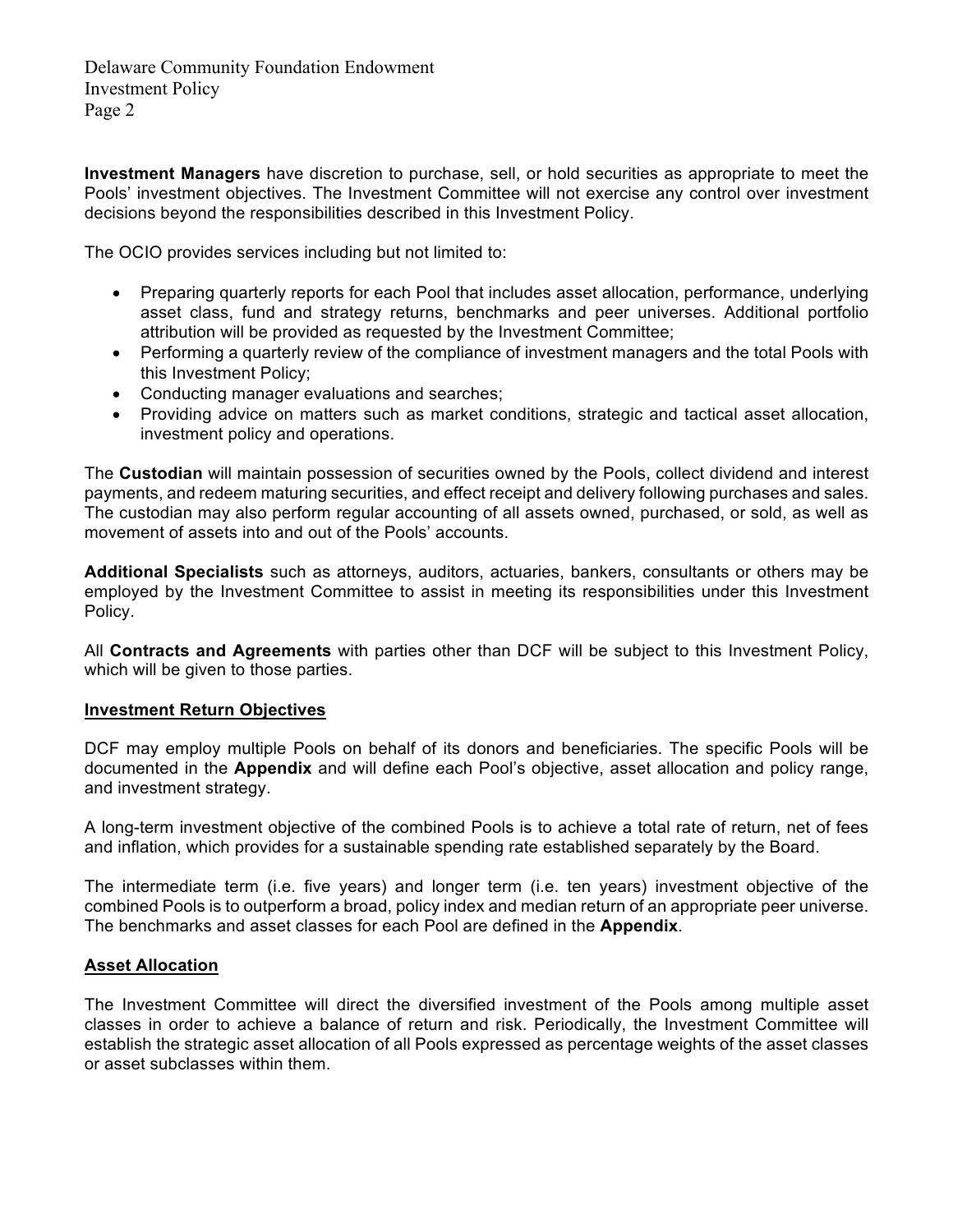The Board has determined that the asset allocation policy may incorporate alternative asset classes (in certain Pools), in addition to traditional stock, bond and cash investments. The use of alternative investments is appropriate for the portfolio given the potential for higher risk-adjusted returns, lower volatility and capital protection in difficult markets. Because alternative investments historically have a low correlation to other asset classes, they can add diversification benefits and potentially improve a portfolio's long-term performance.

Stock and bond investments provide daily liquidity excluding Alternatives. The liquidity profile of alternative investments will depend on the strategy employed, but certain alternative investments may provide liquidity on a monthly, quarterly or semi-annual basis. Private alternative investments typically have longer term investment periods and therefore will be less liquid than stocks and bonds. Any exceptions must be brought to the Committee for approval.

Asset class benchmarks apply to the primary asset class within each investment manager's mandate. Additional benchmarks relevant to an asset class or individual manager's style may be specified by the Investment Committee.

In the Pools that permit Alternative Investments, the guidelines set forth below in **Investment Securities and Diversification** and **Additional Limitations and Restrictions** apply to the Pools' traditional investment managers. These guidelines and restrictions will not necessarily apply to the Pools' Alternative Investments. Investment guidelines for Alternative Investments will be evaluated individually prior to the Pools' investment decision.

#### **Rebalancing Policy**

The asset allocation established by this Investment Policy represents a long-term perspective. As such, rapid unanticipated market shifts or changes in economic conditions may cause the asset mix to fall outside of the strategic policy range. These divergences should be of a short-term nature.

To ensure divergence from the target policy is within acceptable limits, rebalancing of assets may be necessary. Rebalancing procedures are authorized in accordance with the Investment Management Agreement and are implemented by the OCIO.

Rebalancing among asset classes will occur to ensure that the asset allocation specified in this Investment Policy is maintained within acceptable strategic policy ranges for each Pool. The OCIO will identify the amount of assets that must be reallocated in order to maintain compliance with this Investment Policy and will issue the necessary instructions for the transfer of funds. When possible, cash flows will be used to effect rebalancing to minimize transaction costs.

#### **Investment Securities and Diversification**

As described in the Investment Management Agreement, the OCIO implements this Investment Policy through pooled investment vehicles, including mutual funds, collective investment trust funds or other alternative strategies (collectively, the Investments). The principle objectives and strategies of the Investments can be found in the prospectus, offering document, and related fact or term sheet, which govern and control any investment's objective, strategy and permitted investments.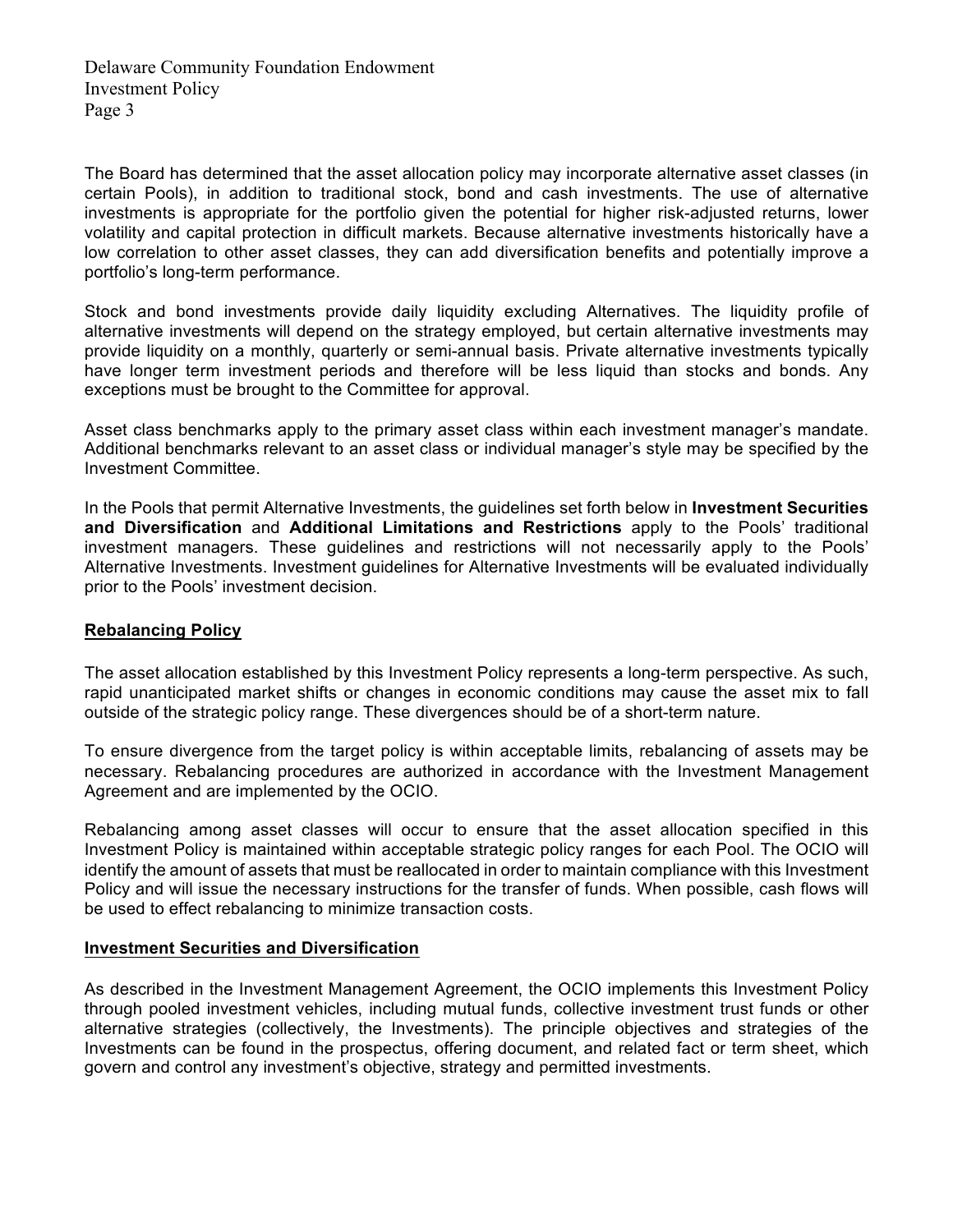It is the responsibility of the OCIO to provide a prospectus (or offering documents) for each investment and as necessary, educate the Investment Committee on the pertinent information contained within. Investments may use shorting strategies as outlined in the prospectus (or offering documents). Further, certain Investments may participate in securities lending as determined by the prospectus (or offering documents). Investments will be diversified within asset classes with the intent to minimize the risk of large losses to the Pools.

The Investments should emphasize diversification. The Investments will be diversified within its respective asset class by sector, industry, company size, geography, maturity, etc. The goal of the diversification strategy is to help ensure that no single industry, sector, class or company has a disproportionate or inappropriate impact on the specific Investment.

#### **Alternative Asset Classifications**

Private Alternative Investments, including but not limited to, venture capital, private equity, private placements, timberland, and limited partnerships are expressly prohibited unless approved by the Investment Committee. If approved, appropriate manager performance objectives and investment guidelines will be established for such mandate and, along with all other relevant portions of this investment policy, will bind the investment manager.

The following is a list of commonly acceptable strategies within Alternative Investments. The Investment Committee may or may not decide to utilize a strategy within one of these asset classes in order to most efficiently achieve the stated risk/reward objectives of DCF.

#### *Commodities*

A Commodities portfolio seeks to provide exposure to the benefits of Commodities. The two main portfolio benefits include low to negative correlation to the traditional equity and fixed income asset classes, and protection from inflation, particularly unexpected inflation. The portfolio should be diversified amongst the various types of commodities available. In order to get the true diversification value of commodities and the negative correlation to stock returns, utilizing funds or indices that provide direct commodity exposure as opposed to companies that collect, process or distribute them, is preferred. The benchmark for this portfolio will be the Bloomberg Commodity Index.

#### *Hedge Funds*

The strategies contained within this asset class are designed to reduce volatility or to increase returns while providing a low correlation to the movement of both the equity and fixed income allocations of the total portfolio. Any hedge fund of funds (or managers) must have ongoing due diligence, adequate liquidity and offer transparency to the underlying managers. The principal trading strategies within this universe include Relative Value, Event Driven, Long/Short Equity and Global Macro. Fund leverage should be fully disclosed to the Investment Committee. Special attention should be given to the type of fund structure used; as some structures may cause tax issues for DCF (Off-shore funds may be required in order to prevent these tax issues). The benchmark for this portfolio will be the HFRI Fund of Funds Diversified Index.

## *Dynamic Asset Allocation Fund*

The goal of this strategy is to serve as an active overlay to a broader strategic portfolio allocation. The strategy seeks to maintain an asset allocation among global asset classes. The allocation among asset classes will be active, based on the views of current market conditions and outlook for each asset class.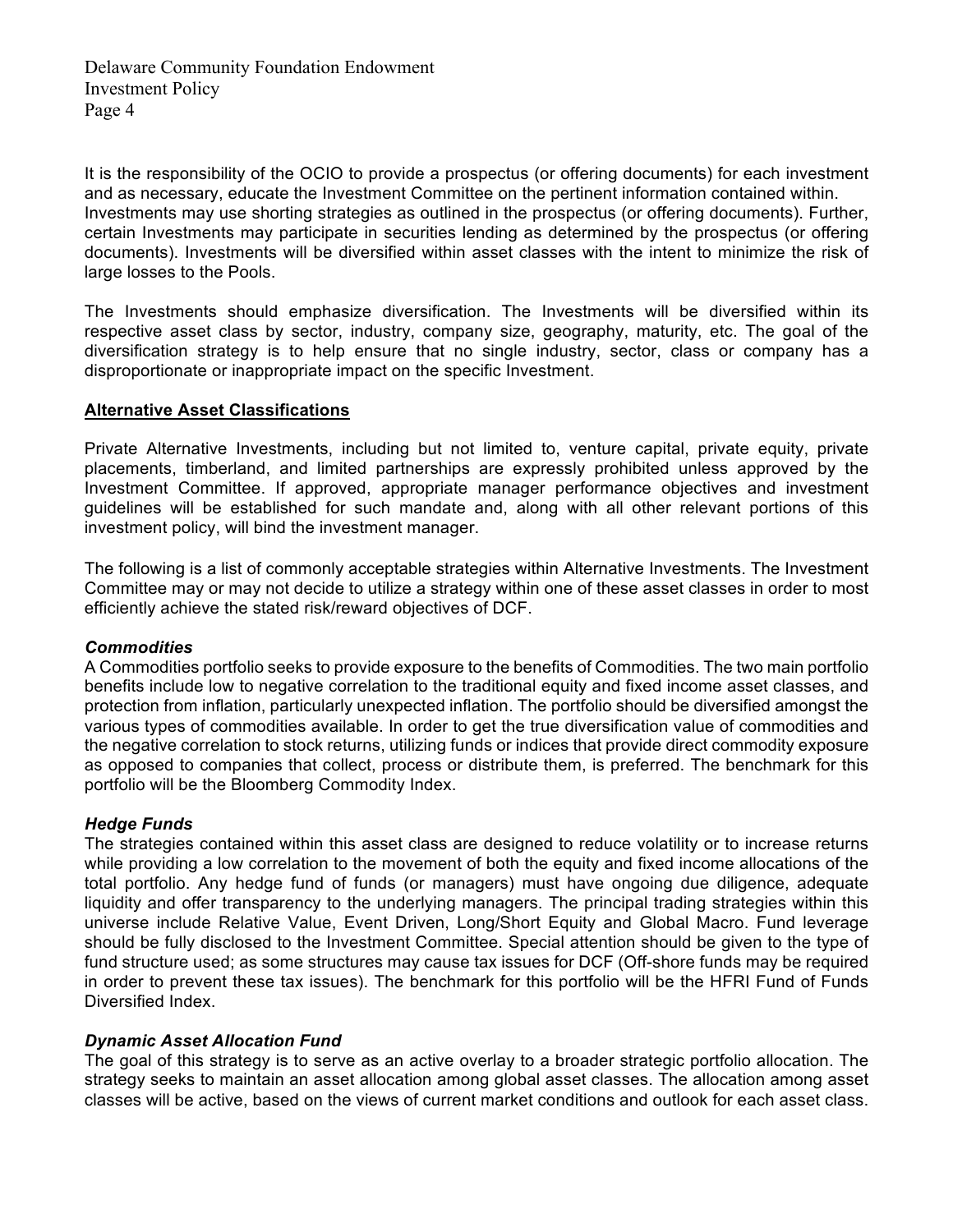The strategy may obtain its exposures to a particular asset class by investing directly (e.g., in equity and fixed income securities and other instruments) or indirectly (e.g., through the use of other pooled investment vehicles and derivative instruments, principally futures contracts, forward contracts, options and swaps). The proportional investments in each asset class may change from time to time as riskadjusted return expectations shift.

#### *Real Estate – Core Property*

A Core Property strategy may pursue its investment objective by utilizing a fund of funds approach, which includes investments in various funds that invest directly in commercial real estate properties. The primary investments will be in domestic, open-end funds focused on core real estate properties. Core real estate properties are high-quality, income-generating office and industrial properties, leased or preleased to creditworthy companies and governmental entities. The strategy is also permitted to invest in less liquid strategies and properties focused on value-added and opportunistic real estate. Value-added and opportunistic investment strategies offer the potential for higher returns, often entail some amount of illiquidity, and are typically perceived as having a higher risk profile than core investment strategies. The benchmark for this portfolio will be the NCREIF Property Index.

#### *Structured Credit*

The strategy pursues its investment objective by investing in a portfolio comprised of collateralized debt obligations (CDOs) and other structured credit investments. The portfolio will primarily invest in the equity and mezzanine debt securities of CDOs. CDOs involve special purpose investment vehicles formed to acquire and manage a pool of loans, bonds and/or other fixed income assets of various types. Additional investments may include fixed income securities, loan participations, credit-linked notes, medium term notes, registered and unregistered investment companies or pooled investment vehicles, and derivative instruments, such as credit default swaps and total return swaps (collectively with CDOs, Structured Credit investments). The benchmark for this portfolio will be the S&P/LSTA Leveraged Loan Index.

#### *Multi Asset Real Return – Inflation Protecting*

The portfolio selects investments from a broad range of asset classes, including fixed income and equity securities, and commodity linked instruments. The portfolio seeks real return (i.e., total returns that exceed the rate of inflation over a full market cycle). Fixed income securities will include: (i) securities issued or guaranteed by the U.S. Government and its agencies and obligations of U.S. and foreign commercial banks, (ii) obligations of foreign governments; (iii) Treasury Inflation Protected Securities (TIPS) and other inflation-linked debt securities; (iv) U.S. and foreign corporate debt securities, including commercial paper, and fully-collateralized repurchase agreements with highly rated counterparties (those rated A or better); and (v) securitized issues such as mortgage-backed securities, asset-backed securities, commercial mortgage-backed securities and collateralized debt obligations. The portfolio may invest in debt securities of any credit quality and with a broad range of maturities. Equity securities may include common or preferred stocks, warrants, rights, depositary receipts, equity-linked securities and other equity interests. In addition to direct investment in securities and other instruments, the portfolio may invest in other funds; including exchange traded funds, other pooled investment vehicles, and real estate investment trusts and U.S. and non-U.S. real estate companies. A portion of the portfolio may invest in commodity-linked securities to provide exposure to the investment returns of the commodities markets, without investing directly in physical commodities, and in equity securities of issuers in commodity-related industries*.* Further the portfolio will have the ability to invest in commodity-linked swap agreements and other commodity-linked derivative instruments, futures contracts on individual commodities and options on them*.* The portfolio may invest in futures contracts, options, forward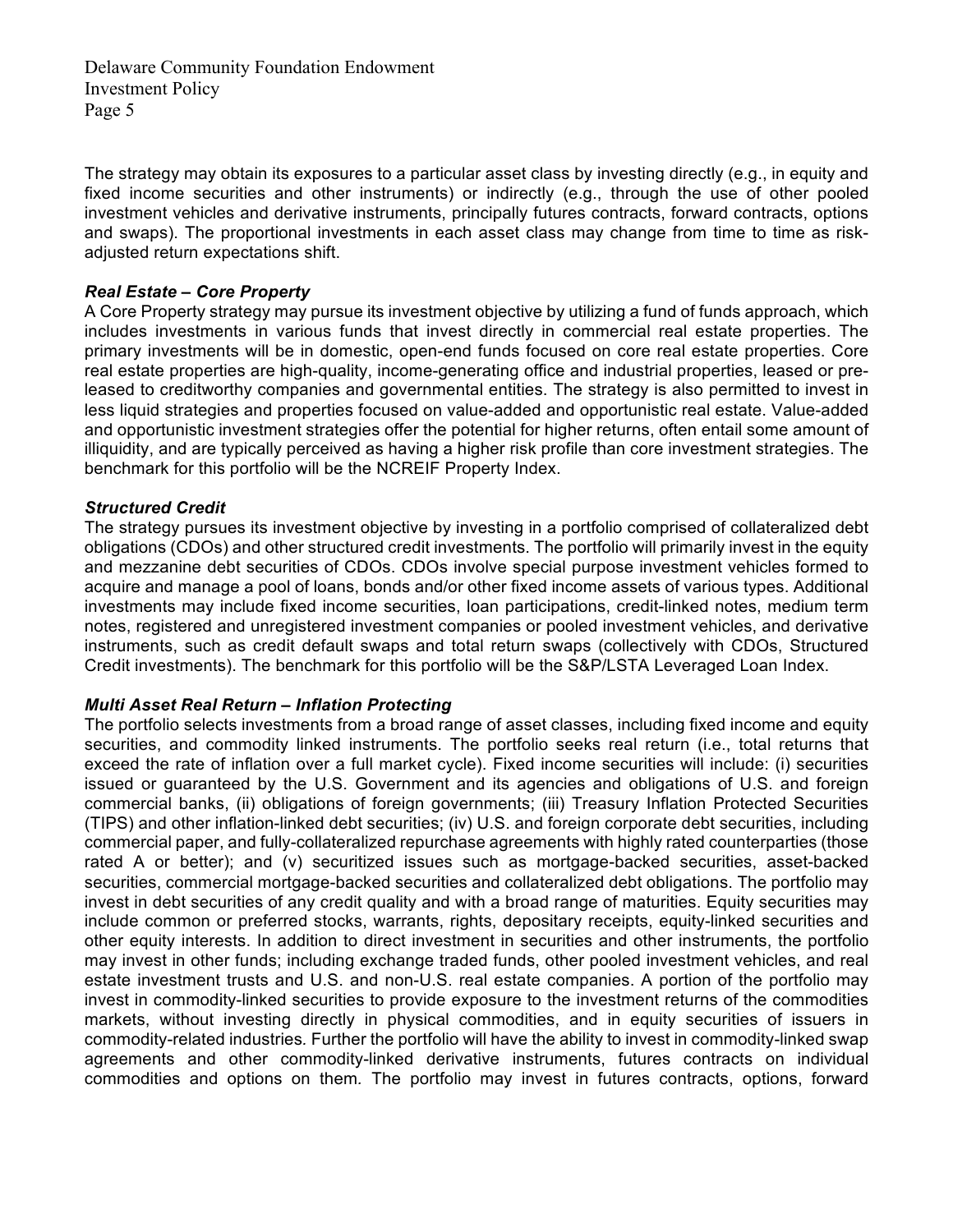contracts and swaps and credit default swaps for return enhancement or hedging purposes. The benchmark for this portfolio will be the Consumer Price Index. Use CPI instead

**Exceptions** to Alternative Investments are permitted only where consistent with the objectives of DCF and with prior approval of the Board.

#### **Additional Investment Limitations and Requirements**

**Derivative Instruments** may be utilized by the investment manager in order to obtain more efficient exposure to a specific type of security. However, at no time may derivative instruments be used to leverage the respective Pool. In addition, it is expected that an investment manager will have thoroughly tested the behavior of the derivative instrument under a variety of market conditions before purchasing the instrument for the portfolio. Derivatives used may include: listed options, including the purchase of puts and calls and the sale of covered calls; listed futures contracts, which must be fully collateralized; currency forwards, futures and options sold to hedge currency exposure of foreign investments; and collateralized mortgage obligations that are rated AAA and are at least as stable as agency pass-through mortgage securities. Interest only, principal only and inverse floating rate instruments are prohibited, as are other derivatives which involve significant counterparty risk, barriers to entry or exit, or leveraged interest rate sensitivity.

**Leverage**: The use of leverage is prohibited, except by the Alternative investment managers. It should be clearly defined, understood and accepted by the Investment Committee.

**Mutual Funds/EFT's** are permitted investments only where devoted predominantly to investments authorized above and substantially in conformity with provisions of this Investment Policy as they apply to individual investment managers.

**Specific guidelines** applying to the OCIO may be adopted by the Investment Committee, including additional or more restrictive limitations, investment objectives and performance benchmarks.

**Contributions in kind** to the Pools will be sold as soon as practical and reinvested in conformity with this Investment Policy. The Investment Committee may approve exceptions where immediate sale would substantially impair the value of the contribution, or result in reduced future contributions by the donor.

**Proxies** will be voted by the investment managers.

#### **Performance Monitoring**

The Investment Committee and the OCIO will meet at least four times each year to review quarterly and longer-term investment performance and compliance of the OCIO and investment managers. The Investment Committee may review the OCIO at any time, but will normally do so during these regularly scheduled quarterly performance review meetings. The OCIO will perform a quarterly review of the compliance with the Investment Policy and any specific guidelines adopted by the Investment Committee, and of the Pools overall. The OCIO will promptly notify the Chairperson of the Investment Committee of any actual or potential compliance violation. The OCIO will propose a plan for correction to the Chairperson, who may approve the plan and, if appropriate, immediate action for later ratification by the Investment Committee.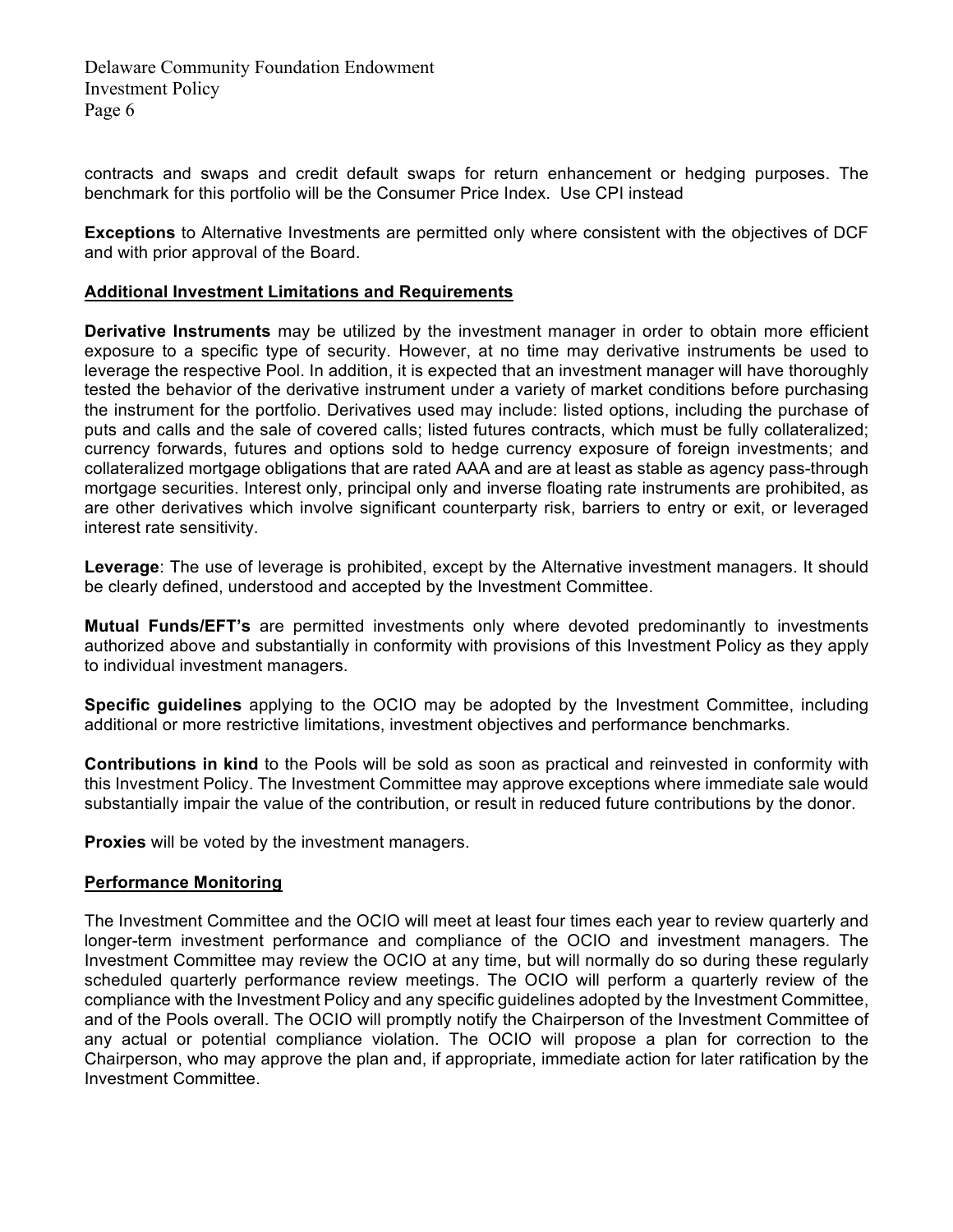Maintaining both a short-term and long-term perspective, the Investment Committee will evaluate whether the OCIO has:

- Performed satisfactorily when compared with the specific objectives for the Pools;
- Produced results that compare favorably to benchmarks and peer universes with similar portfolios; and
- Adhered to the relevant policies and objectives.

## **Criteria for the Review and Termination of the OCIO**

The OCIO may be placed on "watch" status, replaced or eliminated if the Investment Committee loses confidence in the management of the strategy; when the characteristics of the portfolio no longer satisfy the desired or expected elements of the mandate; or when the current style is no longer deemed appropriate by the Investment Committee. The following are some examples of reasons that may cause the Investment Committee to lose confidence in the OCIO:

- Change in ownership of the firm
- Departure of key investment or management decision-makers
- Change in philosophy, style, process, or stated objective
- Continued or severe violations of the DCF Investment Policy
- Declining performance relative to peers and benchmarks

The OCIO will generally be placed on watch status for a period of time before a decision to terminate the relationship is made. There may, however, be circumstances under which the Investment Committee may elect to terminate the OCIO without placing them on watch first as well as during the actual watch status period.

## **Review**

During their quarterly meetings, the Investment Committee and the OCIO will review the investment performance, asset allocation and compliance of the Pools. The intermediate term (i.e. five years) is the principal time frame for the evaluation of investment performance relative to benchmarks and peers.

An independent auditor will conduct an annual audit of the Pools. Such audit will include confirmation of securities held by the custodian, and their market value and earned income.

The Chairperson of the Investment Committee or his or her delegate will represent the Investment Committee at all Board meetings and report on investments of the Pools and related matters.

The Investment Committee will periodically review this Investment Policy and confirm it or make recommendations to the Board for its revision.

## **Recommended by the Investment Committee:**

Client's Signature Date Date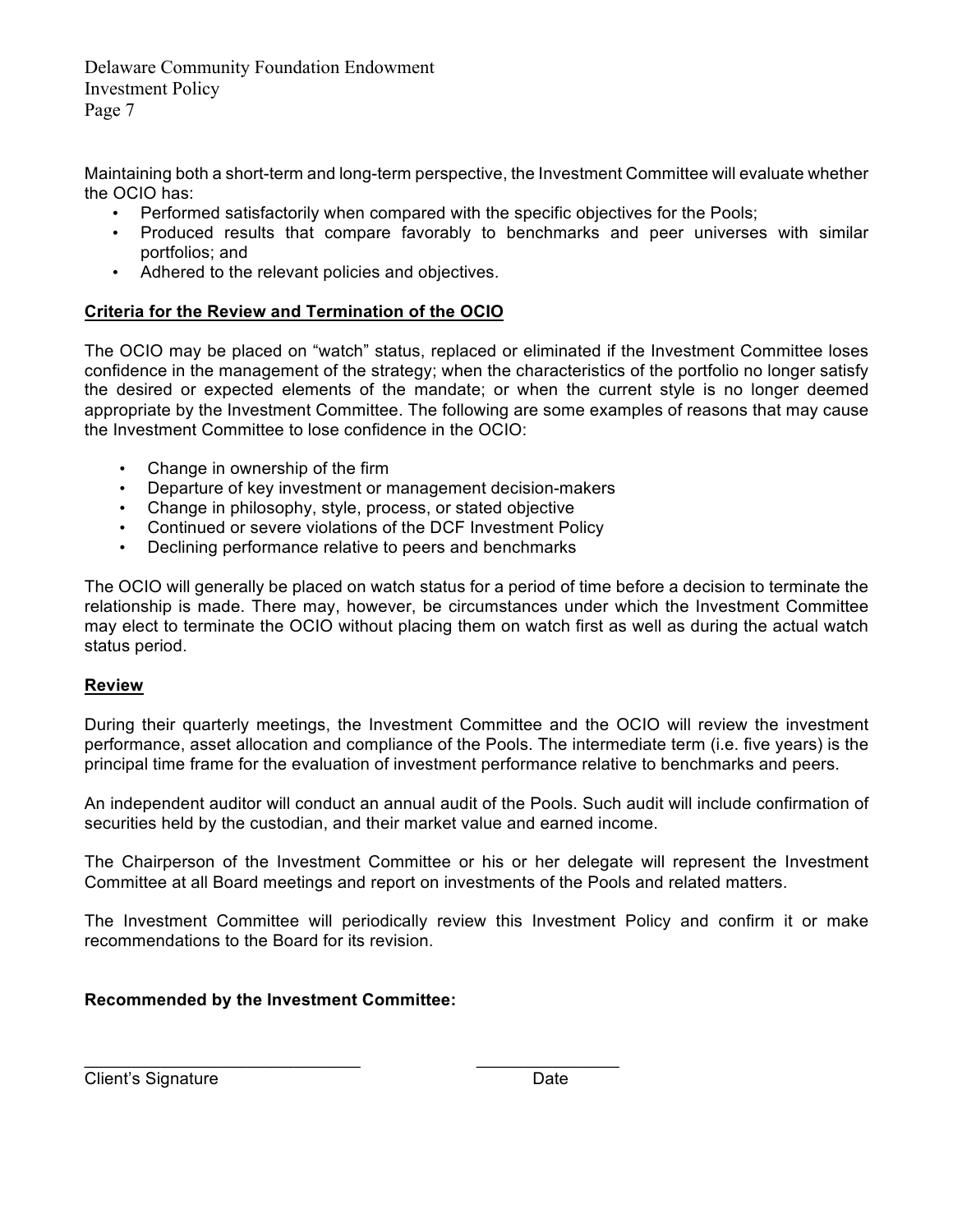Client's Signature Date

Delaware Community Foundation Client's Name (print)

Agreed and Accepted:

Date: \_\_\_\_\_\_\_\_\_\_\_\_\_\_\_\_\_\_\_\_\_\_\_\_\_\_\_\_\_\_\_\_\_\_\_\_\_\_\_\_\_\_\_\_\_\_\_\_\_\_\_

By: \_\_\_\_\_\_\_\_\_\_\_\_\_\_\_\_\_\_\_\_\_\_\_\_\_\_\_\_\_\_\_\_\_\_\_\_\_\_\_\_\_\_\_\_\_\_\_\_\_\_\_ SEI Acceptance

# **Record of Policy Updates**

| Date           | Description of update |
|----------------|-----------------------|
| June 30, 2005  | Policy adopted        |
| May 16, 2006   | Policy revised        |
| October, 2009  | Policy revised        |
| May 14, 2013   | Policy revised        |
| Sept. 29, 2015 | Policy revised        |
| May 17, 2017   | Policy revised        |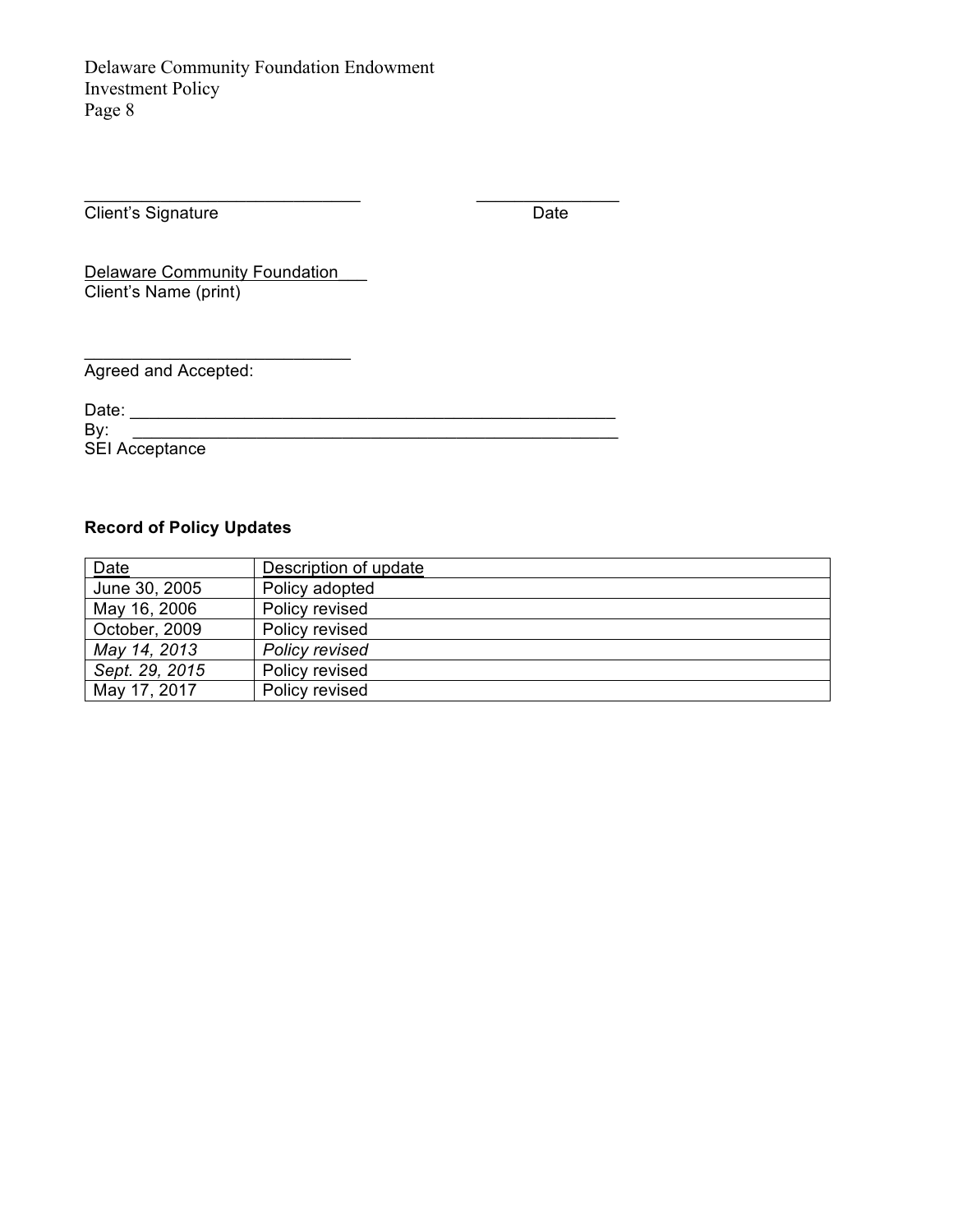## **Appendix**

#### **Flagship Long-Term Growth Pool (7 years or more)**

The Pool seeks long term growth. It is a broadly diversified portfolio offering domestic and international market exposure, investing in large-cap and small-cap securities in developed countries and emerging markets with an allocation to alternative investments.

The desired investment objective is a long-term real rate of return on assets that is greater than the assumed rate of inflation as measured by the U.S. Consumer Price Index plus investment related fees and the sustained spend rate determined by the Board. The target rate of return for the Pool has been based upon an analysis of historical returns supplemented with an economic and structural review for each asset class. The Investment Committee realizes that market performance varies and that a real rate of return may not be meaningful during some periods.

| <b>Asset Class</b>              | Range                   | Target           | Benchmark / Index                    |  |
|---------------------------------|-------------------------|------------------|--------------------------------------|--|
| U.S. Equity                     | 25-45%                  | 35%              | Russell 3000                         |  |
| Non-U.S. Equity                 | 15-35%                  | 25%              | MSCI All Country World ex-U.S.       |  |
| Developed<br>⋗<br>Emerging<br>⋗ | $15 - 25%$<br>$0 - 15%$ | <b>20%</b><br>5% |                                      |  |
| <b>Alternatives</b>             | 10-25%                  | 15%              | <b>HFRI Funds of Funds Composite</b> |  |
| <b>Fixed Income</b>             | 10-30%                  | <b>20%</b>       | Bloomberg Barclays U.S. Aggregate    |  |
| <b>Real Estate</b>              | $0 - 10%$               | 5%               | <b>NCREIF Property</b>               |  |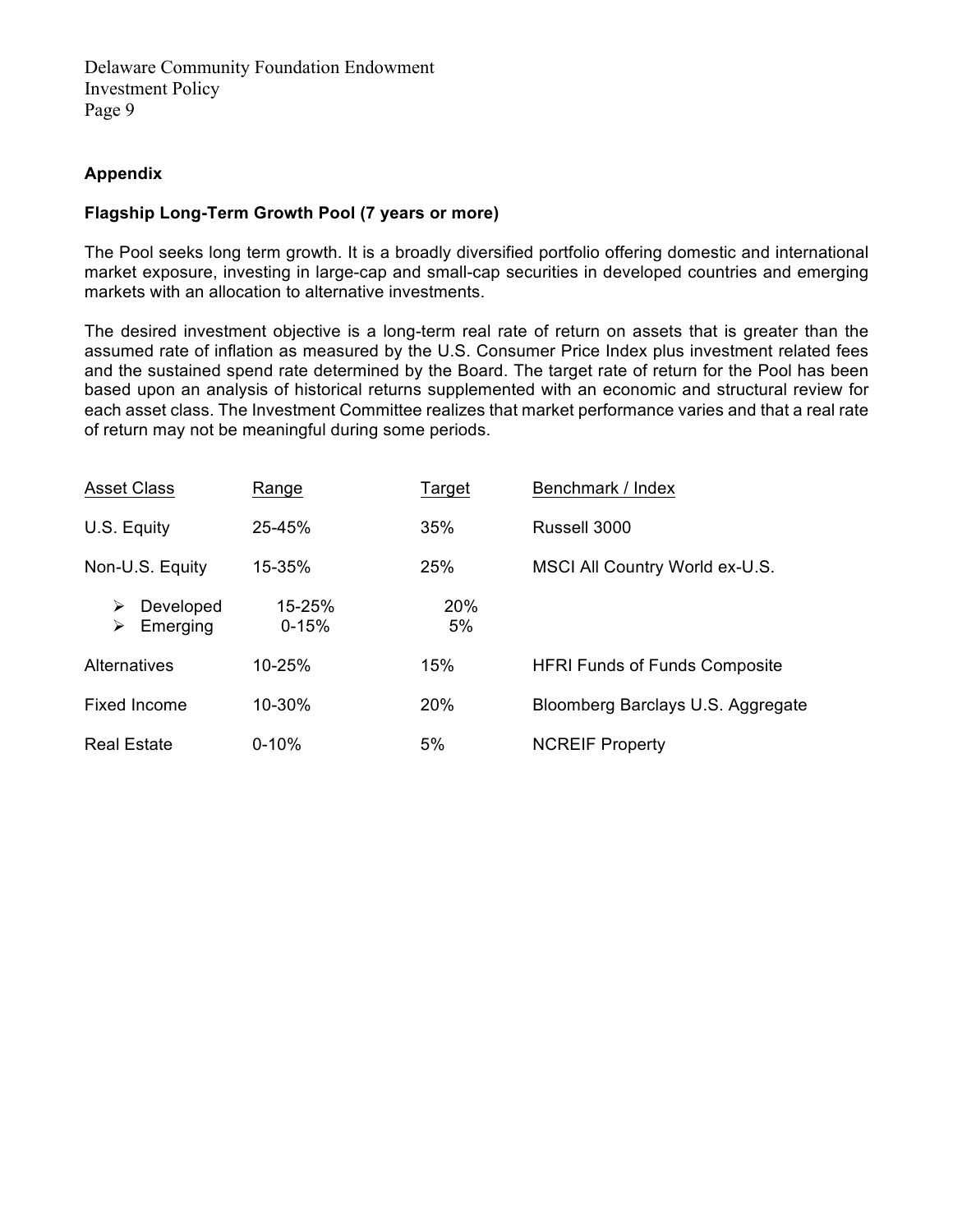#### **Intermediate-Term Index Pool (3-7 years)**

The Pool seeks medium to long term growth. It is a broadly diversified portfolio offering domestic and international market exposure, investing in large-cap and small-cap securities in developed countries and select emerging markets. The Pool will focus on having a strategic overweight to U.S. investments. Additionally, the Pool will invest in passive (i.e. index) equity strategies to keep costs lower than a traditional all actively managed portfolio.

The desired investment objective is a long-term real rate of return on assets that is greater than the assumed rate of inflation as measured by the U.S. Consumer Price Index plus investment related fees. The target rate of return for the Pool has been based upon an analysis of historical returns supplemented with an economic and structural review for each asset class. The Investment Committee realizes that market performance varies and that a real rate of return may not be meaningful during some periods.

| <b>Asset Class</b>      | Range      | <b>Target</b> | Benchmark / Index                 |  |
|-------------------------|------------|---------------|-----------------------------------|--|
| U.S. Equity             | 45-55%     | 50%           | Russell 3000                      |  |
| Non-U.S. Equity         | $5 - 15%$  | 10%           | <b>MSCI EAFE</b>                  |  |
| <b>Emerging Markets</b> | $0 - 5\%$  | 0%            | <b>MSCI Emerging Markets</b>      |  |
| Fixed Income**          | $35 - 45%$ | 40%           | Bloomberg Barclays U.S. Aggregate |  |

*(\*\* this needs to have different investments than what is in the Flagship Pool)*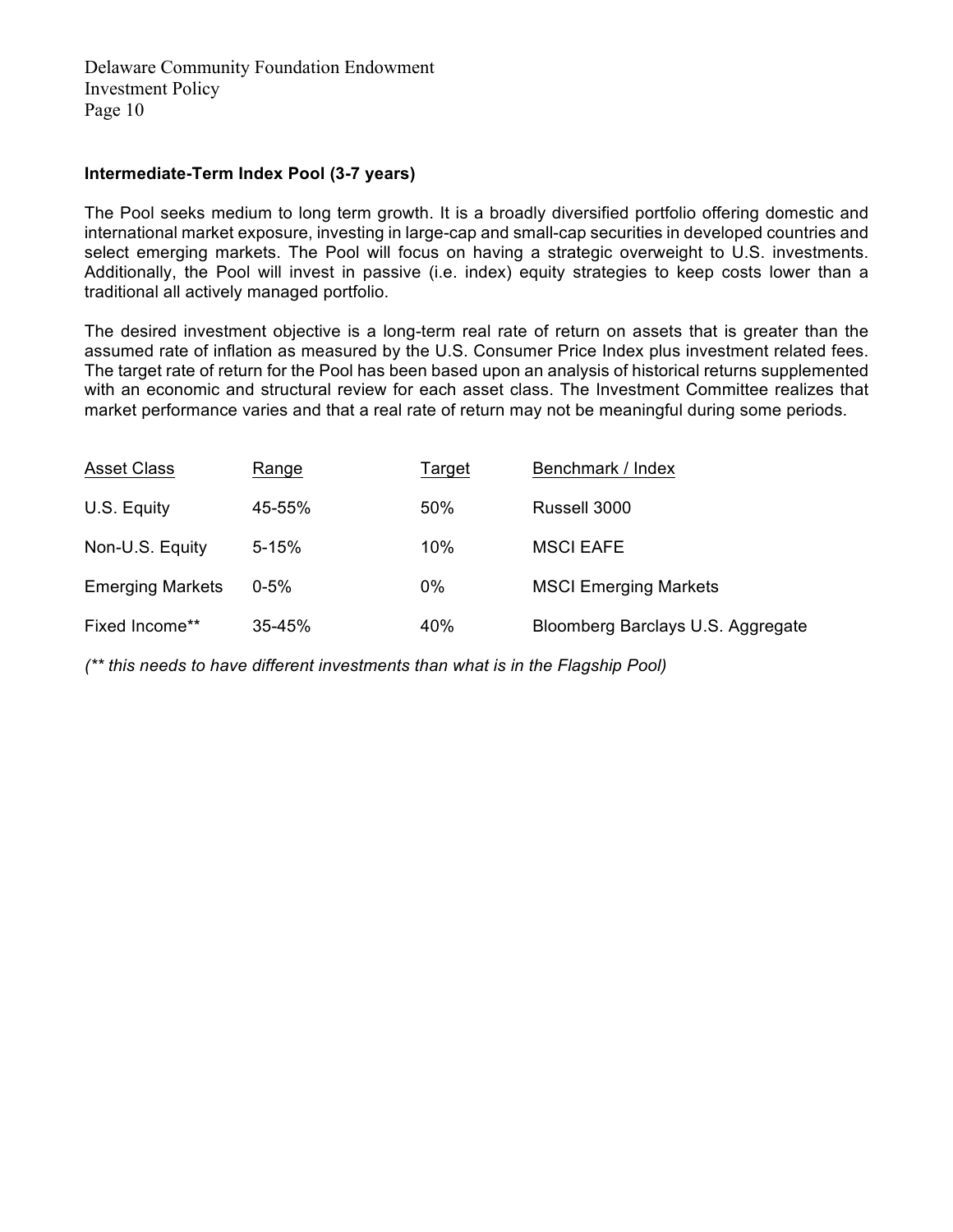#### **Socially Responsible Pool (7 years or more)**

The Pool is designed to provide sustainable long term financial returns by investing primarily in equity and fixed income securities of public companies that effectively and prudently govern with respect to their impact on the environment, business practices, contribution to local communities and promotion of diversity and equality in the workplace. Investments in the Pool are designed to encourage long term and meaningful change by influencing corporate behavior as well as promote positive socioeconomic impact, including, but not limited to, mitigating climate change, reducing waste, using clean energy and employing sound corporate governance and labor practices.

The Pool will focus on a Socially Responsible Investment (SRI) approach that incorporates Environmental, Social, Corporate Governance (ESG) criteria into its investment analysis and portfolio construction across a range of asset classes. ESG can be incorporated into the investment process in a variety of ways, including: active inclusion of companies with strong corporate social responsibility policies and practices; exclusion or avoidance of companies with poor sustainable track records; and integration of ESG factors into the investment process as part of a wider evaluation of risk and return.

The desired investment objective is a long-term real rate of return on assets that is greater than the assumed rate of inflation as measured by the U.S. Consumer Price Index plus investment related fees. The target rate of return for the Pool has been based upon an analysis of historical returns supplemented with an economic and structural review for each asset class. The Investment Committee realizes that market performance varies and that a real rate of return may not be meaningful during some periods.

| <b>Asset Class</b>                 | Range      | Target | Benchmark / Index                                   |
|------------------------------------|------------|--------|-----------------------------------------------------|
| U.S. Equity                        | $30 - 50%$ | 40%    | Russell 3000                                        |
| Global Equity /<br>Non-U.S. Equity | 15-35%     | 25%    | MSC World / MSCI ACWI ex-U.S. /<br><b>MSCI EAFE</b> |
| <b>Emerging Markets</b>            | $0 - 10%$  | 5%     | <b>MSCI Emerging Markets</b>                        |
| Fixed Income                       | 20-40%     | 30%    | Bloomberg Barclays U.S. Aggregate                   |